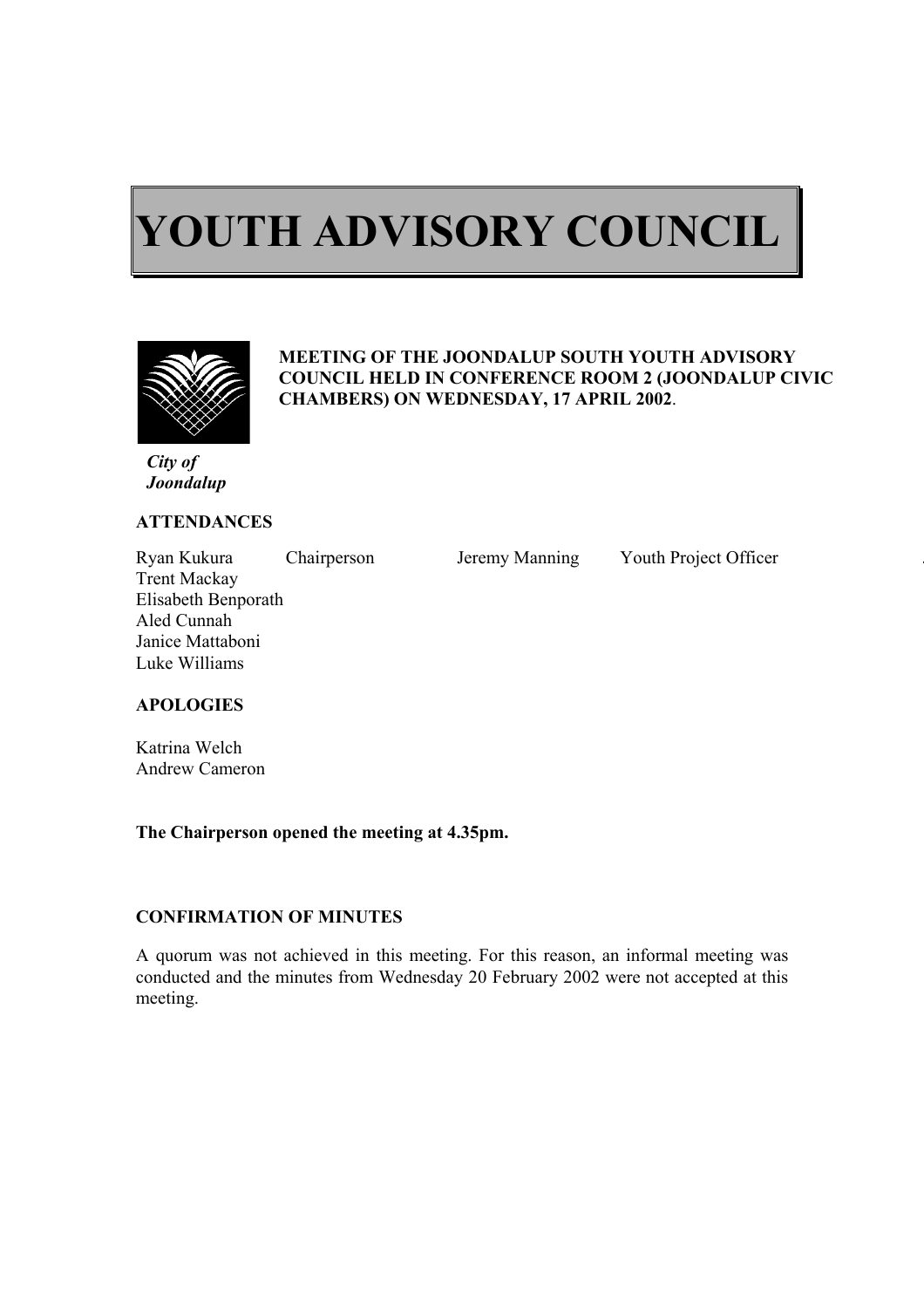## **MATTERS ARISING FROM PREVIOUS MINUTES**

## **1. Youth Information Project – Planning**

Jeremy Manning presented some examples of information projects for young people that had been produced elsewhere. He suggested that members would need to determine the direction for the project in the near future. Members discussed some options for the project and decided that they would like to pursue the newspaper option for the project. Members suggested that they should be able to provide enough content to produce this publication on a quarterly basis. It was suggested that a meeting be arranged with the community newspapers to discuss the possibility of producing a youth insert in this newspaper. Luke Williams and Liz Benporath volunteered to attend this meeting.

### *ACTION*

- *1. The Youth Advisory Council to pursue the "youth newspaper" as their preferred option for the Youth Information Project.*
- *2. Jeremy Manning to organise a meeting to discuss the project with the Community Newspapers. Luke Williams and Liz Benporath to represent the Youth Advisory Council at this meeting*

#### **2. Greenwoodstock – Reasons for postponement – Future planning**

Discussion began about the reasons for the poor attendance at the Illumin8 Dance Party. Members suggested that the timeframe to sell tickets was too short to be successful. Other comments included that the venue was difficult to promote to young people because of the "Civic Centre" location. Aled Cunnah suggested that the Youth Advisory Council should avoid running events for National Youth Week because, while National Youth Week coincides with school holidays in the eastern states, it occurs one-week prior in WA. This often means substantial work for students (and teachers) at this time and we should not be relying on either of these to support out event.

Jeremy Manning suggested that if the Youth Advisory Council intends to conduct similar events in the future, we must ensure that we learn the appropriate lessons from the Illumin8 Dance Party. Some lessons to be learnt included maintaining a fair distribution of project tasks and a workable timeline to implement the event. This information should be in place three months before the event.

Ryan Kukura suggested that prior to planning an event such as Greenwoodstock, members should actively consult other young people to build awareness, ownership and to ensure that the event is appropriate for the intended audience. He suggested that this could form a part of the school visit program. A suggestion was also made to tour a band through schools to promote the event. He suggested to members that the need for three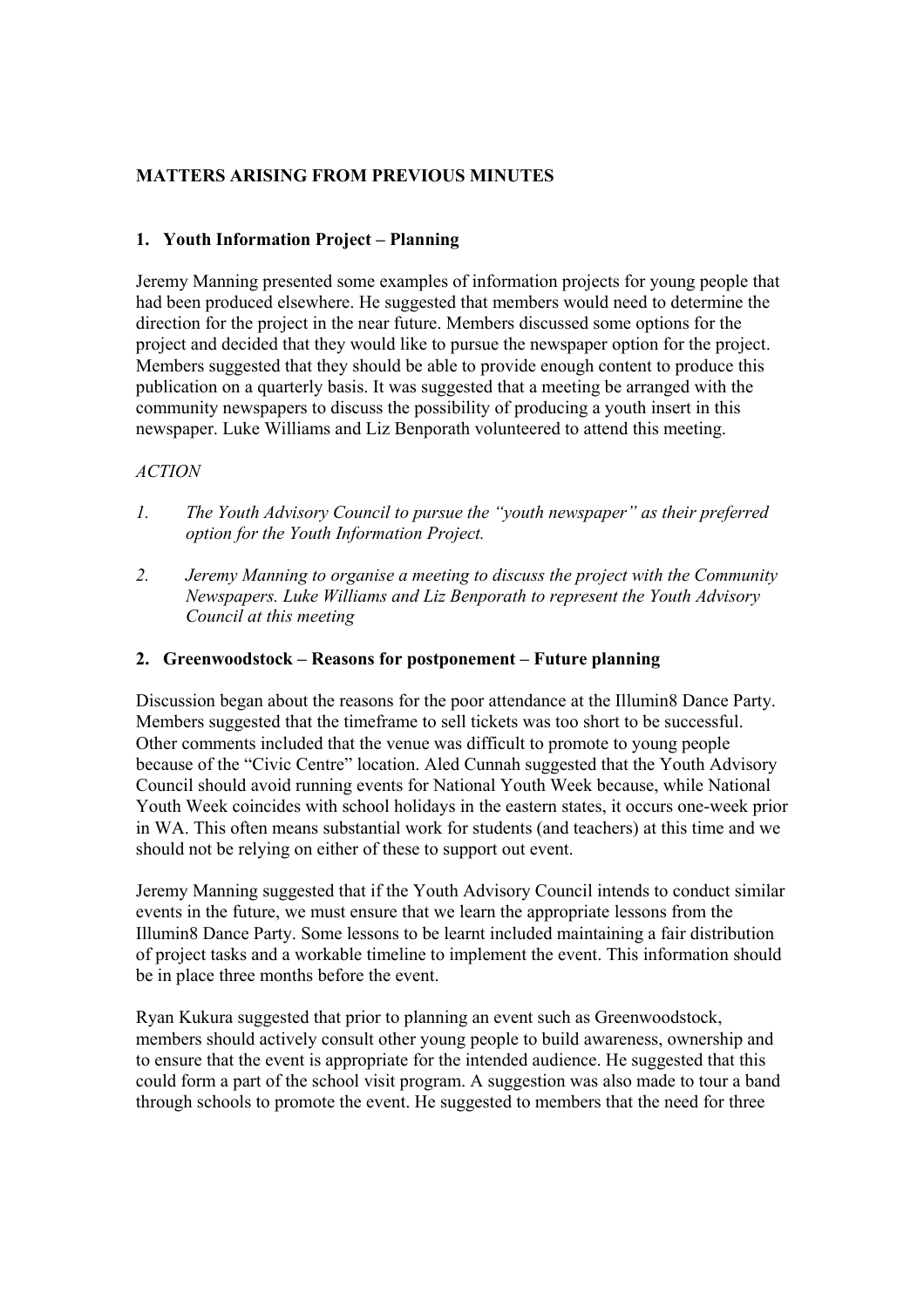months lead-time would mean that the Youth Advisory Council should not aim to conduct Greenwoodstock before August 2002.

Luke Williams and Ryan Kukura volunteered to begin developing plans for this event.

## *ACTION*

*1. Ryan Kukura and Luke Williams to begin developing plans for Greenwoodstock* 

## **3. Gecko's Pizza Bar – Planning**

Jeremy Manning suggested that Melanie Gordon and Deanne Squance had expressed an interest in working with the Youth Advisory Council to develop a Plan of Action/ Marketing plan for this project. Aled Cunnah and Liz Benporath volunteered to attend this meeting. Jeremy Manning suggested that these members contact Melanie Gordon to organise this meeting.

## ACTION

*1. Aled Cunneh and Liz Benporath to contact Melanie Gordon to organise meeting* 

### **4. Station Y and Festival float – Debrief**

Members discussed the success of the Station Y youth tent at Joondalup Festival. The consensus was that the event had been very successful with and excellent attendance for most of the program. Suggestions were made to improve the diversity of the program and the integration of the program into the larger festival. A suggestion was made to change the direction of the tent in order to integrate it into the festival

#### *ACTION*

*No action required* 

## **5. Roadsafety Project Launch – Presentation**

Jeremy Manning circulated correspondence from the Young Road Users Taskforce inviting members to make a presentation regarding the Reunion Roadsafety Project at their meeting on the 22 May at the Cultural Centre. Luke Williams and Liz Benporath volunteered to attend this meeting with Jeremy Manning. Jeremy Manning undertook tom organise a meeting to prepare the presentation in two weeks time.

## *ACTION*

*1. Luke Williams and Liz Benporath to represent the Youth Advisory Council at the presentation.*